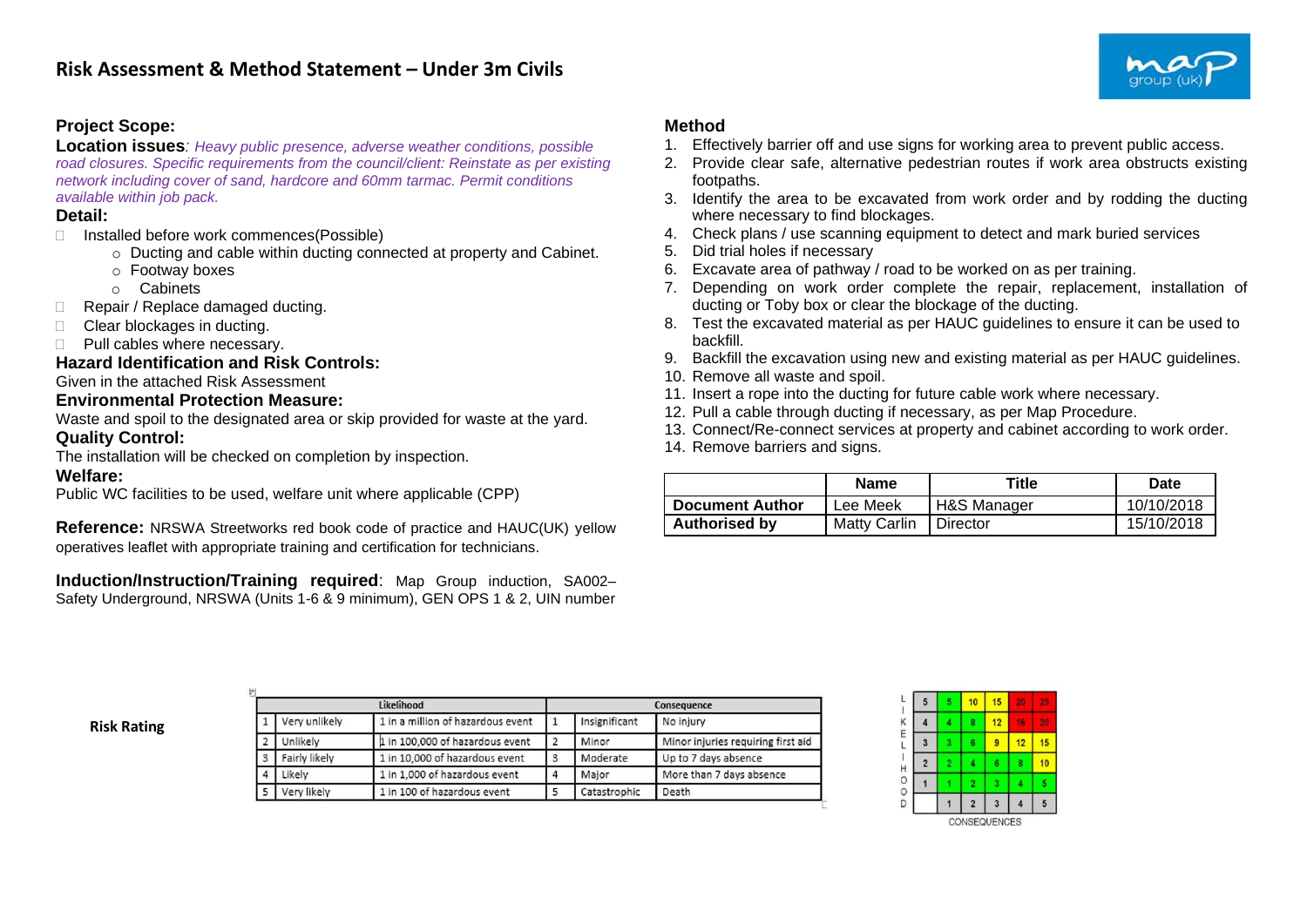| $\circ$           | <b>Location / Activity</b><br>$\blacktriangleright$<br><b>Hazard</b><br>❖                                          |                                 | Who might be harmed<br><b>The Hazardous Event</b>                                         |                                  | <b>Controls</b>                                                                                                                                                                                                                                                                              | <b>Risk Rating</b> |                |              |
|-------------------|--------------------------------------------------------------------------------------------------------------------|---------------------------------|-------------------------------------------------------------------------------------------|----------------------------------|----------------------------------------------------------------------------------------------------------------------------------------------------------------------------------------------------------------------------------------------------------------------------------------------|--------------------|----------------|--------------|
|                   |                                                                                                                    |                                 | <b>The Consequences</b>                                                                   |                                  |                                                                                                                                                                                                                                                                                              |                    | C              | $\mathsf{R}$ |
|                   |                                                                                                                    |                                 |                                                                                           |                                  |                                                                                                                                                                                                                                                                                              |                    |                |              |
| $\circ$           | Road outside work<br>area / removing<br>equipment from van /<br>trailer<br><b>Road Traffic</b>                     | $\blacktriangleright$<br>❖      | Technician<br>Impact from passing vehicle<br>Catastrophic                                 | 1.<br>2.<br>3.                   | Van to be parked with side door accessing cargo area adjacent to the pavement.<br>Vehicle / Trailer to be coned off before accessing equipment.<br>Hi-Viz to be worn at all times.                                                                                                           | 1                  | 5              |              |
| $\Box$<br>$\circ$ | Accessing / working<br>on underground<br>services<br>Open excavation                                               | $\blacktriangleright$<br>❖      | Technician / members of the public<br>Falling into open excavation<br>Major injury        | 1.<br>2.<br>3.<br>4.             | Barriers for work area & walk boards for open excavations<br>NRSWA streetworks training / qualification required<br>Sand bags for windy conditions<br>Signage                                                                                                                                | $\overline{2}$     | 5              | 10           |
| $\circ$           | Refilling / storing fuel<br>Fuel                                                                                   | $\blacktriangleright$<br>❖<br>❖ | Technician,<br>Contact with fuel<br>Fire / explosion<br>Dermatitis<br>Catastrophic injury | 1.<br>2.<br>3.<br>4.             | Spill kit and drip tray available<br>Reserve fuel stored securely in sealed containers out of direct sunlight<br>Reserve fuel containers fitted with appropriate nozzle for filling equipment / tools<br>(minimizing splash and spill)<br>All vehicles to have a Fire Extinguisher on board. | $\overline{2}$     | 4              | 8            |
| $\circ$           | Carrying / moving<br>equipment / tool /<br>material on site<br>Manual handling                                     | $\blacktriangleright$<br>❖      | Technician,<br>Inappropriate manual handling<br>Major musculoskeletal injury              | 1.<br>2.<br>3.<br>4.             | Specific manual handling training in induction.<br>Refresher manual handling TBT sent out approximately once per year.<br>Regular refresher training at 3 yearly intervals.<br>Manual Handling assessment highlighting specific controls.                                                    | $\overline{2}$     | 4              | 8            |
| $\Box$<br>$\circ$ | Carrying / moving<br>equipment/material at $\blacktriangleright$<br>Map premises / yard.<br><b>Manual Handling</b> | $\blacktriangleright$           | Technician<br>Inappropriate manual handling<br>Major musculoskeletal injury               | 1.<br>2.<br>3.<br>4.             | Specific manual handling training in induction including 2 man/team lifting<br>Refresher training every 3 years.<br>Mechanical means used (e.g. Forklift).<br>Manual Handling assessment highlighting specific controls.                                                                     | $\mathbf{1}$       | 4              |              |
| $\circ$           | Dealing with public<br>Irrational behavior                                                                         | $\blacktriangleright$<br>❖      | Technician<br>Assault<br>Major injury                                                     |                                  | Technician training on actions to take when confronted by the public during<br>induction.                                                                                                                                                                                                    | $\mathbf{1}$       | 4              |              |
| $\circ$           | Outside working<br>Adverse weather                                                                                 | $\blacktriangleright$<br>❖<br>❖ | Technician,<br>Slips, trips and falls.<br>Cold temperatures                               | 1.                               | Waterproof clothing.<br>Assessment on suitability to work/Discussions with client.                                                                                                                                                                                                           | $\mathbf{1}$       | 3              | 3            |
|                   |                                                                                                                    |                                 | Moderate injury<br>Minor cold, flu                                                        |                                  |                                                                                                                                                                                                                                                                                              | $\overline{2}$     | $\overline{2}$ |              |
| $\circ$           | Using hazardous<br>materials. Tarmac /<br>Cement / Spray paint<br>Hazardous material.                              | $\blacktriangleright$<br>❖      | Technician<br>Contact with hazardous material<br>Mild irritation                          | $\mathbf{1}$ .<br>2.<br>3.<br>4. | COSHH awareness within induction.<br>COSHH register updated with Safety Data Sheets and available to all technicians.<br>Suitable PPE/RPE provided and worn as per relevant SDS including goggles, gloves<br>and dust mask.<br><b>RPE Face fitting</b>                                       | $\overline{2}$     | 3              | 6            |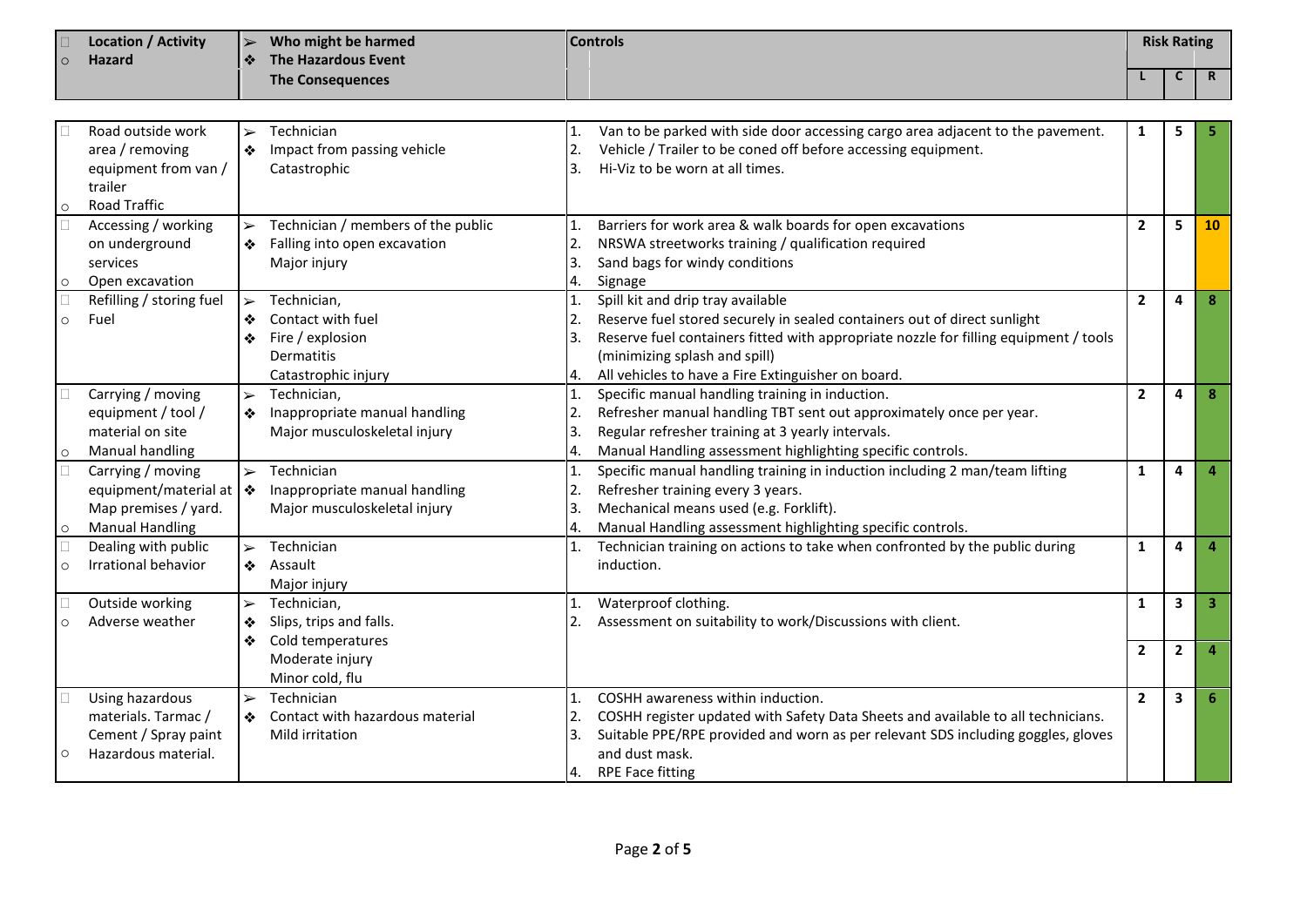|         | <b>Controls</b><br><b>Location / Activity</b><br>➤<br>Who might be harmed<br>❖<br><b>The Hazardous Event</b><br><b>Hazard</b> |                                 |                                                                                   | <b>Risk Rating</b>                                 |                                                                                                                                                                                                                                                                                                                                                                                                                                                                                                                                                                                                                                                                                                                                                                        |                |              |                |
|---------|-------------------------------------------------------------------------------------------------------------------------------|---------------------------------|-----------------------------------------------------------------------------------|----------------------------------------------------|------------------------------------------------------------------------------------------------------------------------------------------------------------------------------------------------------------------------------------------------------------------------------------------------------------------------------------------------------------------------------------------------------------------------------------------------------------------------------------------------------------------------------------------------------------------------------------------------------------------------------------------------------------------------------------------------------------------------------------------------------------------------|----------------|--------------|----------------|
| $\circ$ |                                                                                                                               |                                 | <b>The Consequences</b>                                                           |                                                    |                                                                                                                                                                                                                                                                                                                                                                                                                                                                                                                                                                                                                                                                                                                                                                        |                | C            | $\mathbf R$    |
|         |                                                                                                                               |                                 |                                                                                   |                                                    |                                                                                                                                                                                                                                                                                                                                                                                                                                                                                                                                                                                                                                                                                                                                                                        |                |              |                |
| $\circ$ | Accessing / working<br>on underground<br>services<br>Electricity                                                              | $\blacktriangleright$<br>❖      | Technician,<br>Contact with live conductors<br>Catastrophic                       | 1.<br>2.<br>3.<br>4.<br>5.<br>6.<br>7.<br>8.<br>9. | Insulated tools<br>Calibrated CAT 4/GENNY 4 used prior to excavating / breaking surface<br>Spraying up of all known services prior to excavating / breaking surface<br>Hand digging utilized within 500mm of any known service<br>HSG 47 TBT sent out approximately every 6 months<br>Trial holes dug if necessary<br>In date utility prints provided<br>Every civils job to go through the hot job procedure<br>All crew members to be able to read, understand and communicate in the English<br>language/Specifically HSG47 guidelines and emergency procedures.                                                                                                                                                                                                    | $\mathbf{2}$   | 5            | <b>10</b>      |
| $\circ$ | Accessing / working<br>on underground<br>services<br>Gas                                                                      | $\blacktriangleright$<br>❖<br>❖ | Technician<br>Explosive atmosphere<br>Oxygen deficient atmosphere<br>Catastrophic | 1.<br>2.<br>3.<br>4.<br>5.<br>6.<br>7.<br>8.<br>9. | 10. Flame Retardant clothing to be worn when excavating.<br>Calibrated GDU used.<br>Gas testing/GDU usage training provided in induction and at regular intervals.<br>Utility provider phone number supplied to technician.<br>Calibrated CAT 4/GENNY 4 used.<br>Spraying up of all known services<br>Hand digging utilized within 500mm of any known service<br>HSG 47 TBT sent out approximately every 6 months<br>Trial holes dug if necessary<br>In date utility prints provided<br>10. Every civils job to go through the hot job procedure<br>11. All crew members to be able to read, understand and communicate in the English<br>language/Specifically HSG47 guidelines and emergency procedures.<br>12. Flame Retardant clothing to be worn when excavating. | $\overline{2}$ | 5            | 10             |
| $\circ$ | Accessing / working<br>on underground<br>services<br><b>Needles</b>                                                           | $\blacktriangleright$<br>❖      | Technician<br>Infection<br>Major illness                                          | 1.<br>2.<br>3.                                     | Technician training when needles are present in induction.<br>Sharps hotline number given to technician in induction and at regular intervals via<br>TBT.<br>Training on lifting pits and pulling cables within induction and refresher training<br>every 3 years Inc. not putting hand where they cannot be seen.                                                                                                                                                                                                                                                                                                                                                                                                                                                     | $\overline{2}$ | 4            | 8 <sup>°</sup> |
| $\circ$ | Accessing / working<br>on underground<br>services<br>Venomous insects                                                         | $\blacktriangleright$<br>❖      | Technician,<br>Bitten by venomous insect<br>Minor injury                          | 2.                                                 | Training involving: Leave undisturbed, take picture, seeking medical advice.<br>Refresher training                                                                                                                                                                                                                                                                                                                                                                                                                                                                                                                                                                                                                                                                     | $\mathbf{1}$   | $\mathbf{2}$ | $\overline{2}$ |
| $\circ$ | Accessing / working<br>on underground<br>services<br>Open pit                                                                 | $\blacktriangleright$<br>❖      | Technician / members of the public,<br>Falling into the pit<br>Major injury       | 1.<br>2.<br>3.<br>4.                               | Training on opening pits.<br>Barriers/Gate Guards used to close working area<br>Sand Bags for windy conditions.<br>NRSWA Refresher training every 5 years.                                                                                                                                                                                                                                                                                                                                                                                                                                                                                                                                                                                                             | $\mathbf{2}$   | 5            | 10             |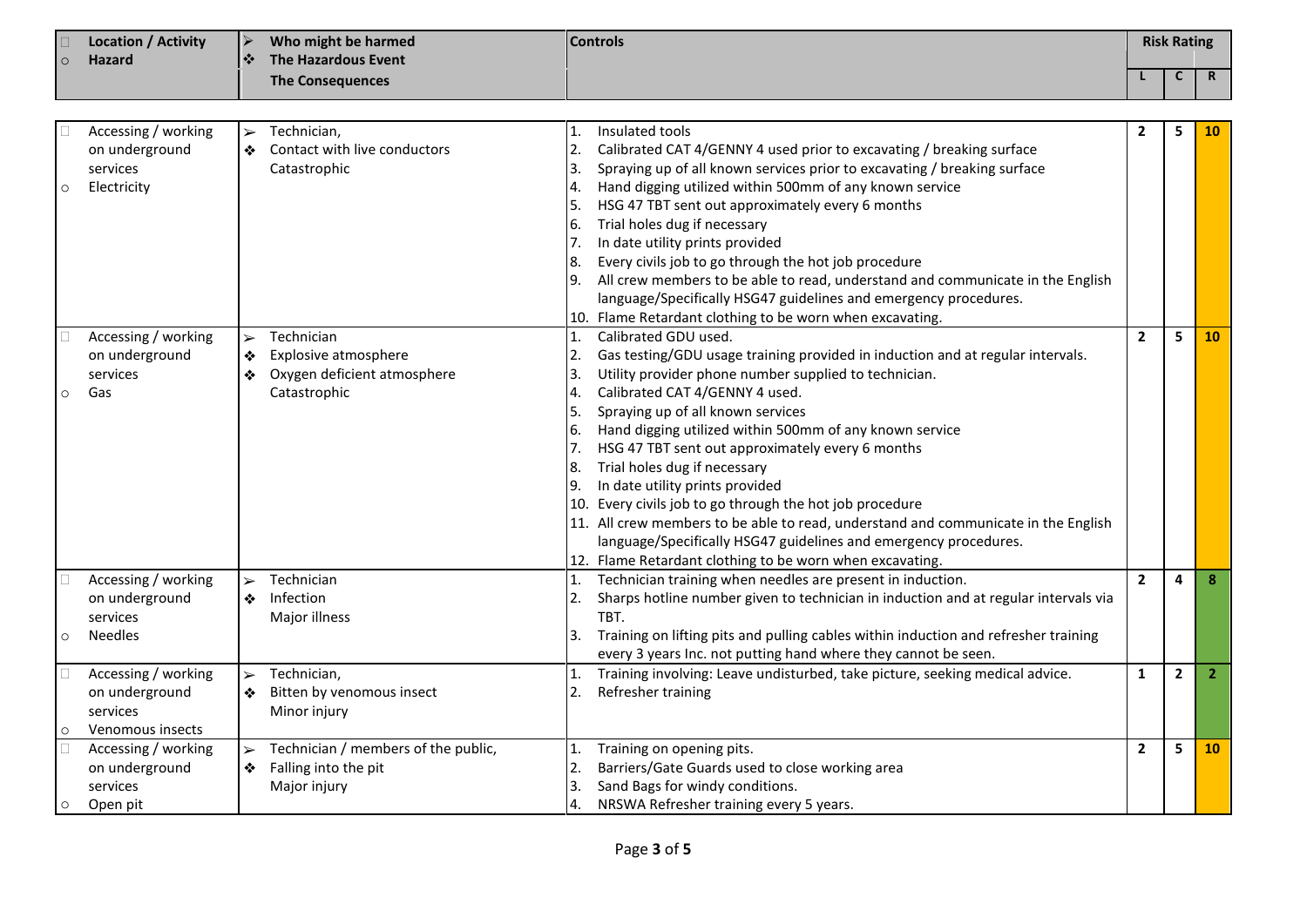| <b>Location / Activity</b><br>$\blacktriangleright$<br>Hazard<br>❖<br>$\circ$ |                                                                                                          | Who might be harmed<br>The Hazardous Event          | <b>Controls</b>                                                                                                       |                                  |                                                                                                                                                                                                                                                                                                                     | <b>Risk Rating</b> |                         |             |
|-------------------------------------------------------------------------------|----------------------------------------------------------------------------------------------------------|-----------------------------------------------------|-----------------------------------------------------------------------------------------------------------------------|----------------------------------|---------------------------------------------------------------------------------------------------------------------------------------------------------------------------------------------------------------------------------------------------------------------------------------------------------------------|--------------------|-------------------------|-------------|
|                                                                               |                                                                                                          |                                                     | <b>The Consequences</b>                                                                                               |                                  |                                                                                                                                                                                                                                                                                                                     |                    | C                       | $\mathbf R$ |
|                                                                               |                                                                                                          |                                                     |                                                                                                                       |                                  |                                                                                                                                                                                                                                                                                                                     |                    |                         |             |
| $\circ$                                                                       | Compacting back-fill<br>Tamper                                                                           | $\blacktriangleright$<br>❖                          | Technician<br>Inappropriate manual handling<br>Major crush injury, foot.<br>Major musculoskeletal injury              | 1.<br>2.<br>3.<br>4.<br>5.       | Specific Manual Handling training in induction.<br>PPE/Steel Toe Capped boots provided.<br>On-site manual handling training within training period.<br>Refresher training at 3 yearly intervals.<br>Manual Handling assessment highlighting specific controls.                                                      | 1                  | 4                       |             |
|                                                                               |                                                                                                          |                                                     |                                                                                                                       |                                  |                                                                                                                                                                                                                                                                                                                     | $\overline{2}$     | $\overline{a}$          | 8           |
| $\circ$                                                                       | Accessing / working<br>on underground<br>services<br>Lifting pit cover                                   | $\blacktriangleright$<br>❖                          | Technician,<br>Inappropriate manual handling<br>Major musculoskeletal injury<br>Major crush injury, foot / hand       | 1.<br>2.<br>3.<br>4.<br>5.<br>6. | Specific Manual Handling training in induction.<br>Correct pit lifters/associated equipment provided.<br>PPE/Steel Toe Capped boots provided.<br>On site manual handling training within training period.<br>Refresher training at 3 yearly intervals<br>Manual Handling assessment highlighting specific controls. | $\mathbf{2}$       | $\overline{a}$          | 8           |
| $\circ$                                                                       | Accessing / working<br>on underground<br>services<br>Cable / ducting                                     | $\blacktriangleright$<br>$\blacktriangleright$<br>❖ | Technician<br>members of the public,<br>Trip over cable / ducting<br>Major injury                                     | 1.<br>2.<br>3.                   | Keeping cable / ducting within working area.<br>Plastic barriers and adequate signage required.<br>Cable pulling refresher training at 3 yearly intervals.                                                                                                                                                          | $\overline{2}$     | 4                       | $\pmb{8}$   |
| $\circ$<br>$\circ$<br>$\circ$                                                 | Cutting top surface<br>using road / floor /<br>stihl saw or grinder<br>Blade<br>Flying particles<br>Dust | $\blacktriangleright$<br>❖<br>❖<br>❖<br>❖           | Technician,<br>Shearing / cutting<br>Particle entry into eyes<br>Dust inhalation / entry into eyes<br>Ringing in ears | 1.<br>2.<br>3.<br>4.<br>5.<br>6. | Saw training and within NRSWA Streetworks civils certification.<br>NRSWA refresher certification/training at 5 yearly intervals.<br>Goggles.<br>RPE face fitting.<br><b>Provision of RPE</b><br>Damping (water spray)                                                                                               | $\overline{2}$     | 5                       | 10          |
| $\circ$                                                                       | noise                                                                                                    |                                                     | Major Shearing injury<br>Major blinding injury<br>Mild irritation<br>Mild irritation                                  | 7.<br>8.                         | Ear defenders<br>Maintenance regime / equipment checks.                                                                                                                                                                                                                                                             | $\mathbf{2}$       | 5                       | 10          |
|                                                                               |                                                                                                          |                                                     |                                                                                                                       |                                  |                                                                                                                                                                                                                                                                                                                     | $\overline{2}$     | 3                       | 6           |
|                                                                               |                                                                                                          |                                                     |                                                                                                                       |                                  |                                                                                                                                                                                                                                                                                                                     | $\mathbf{1}$       | $\overline{\mathbf{3}}$ | 6           |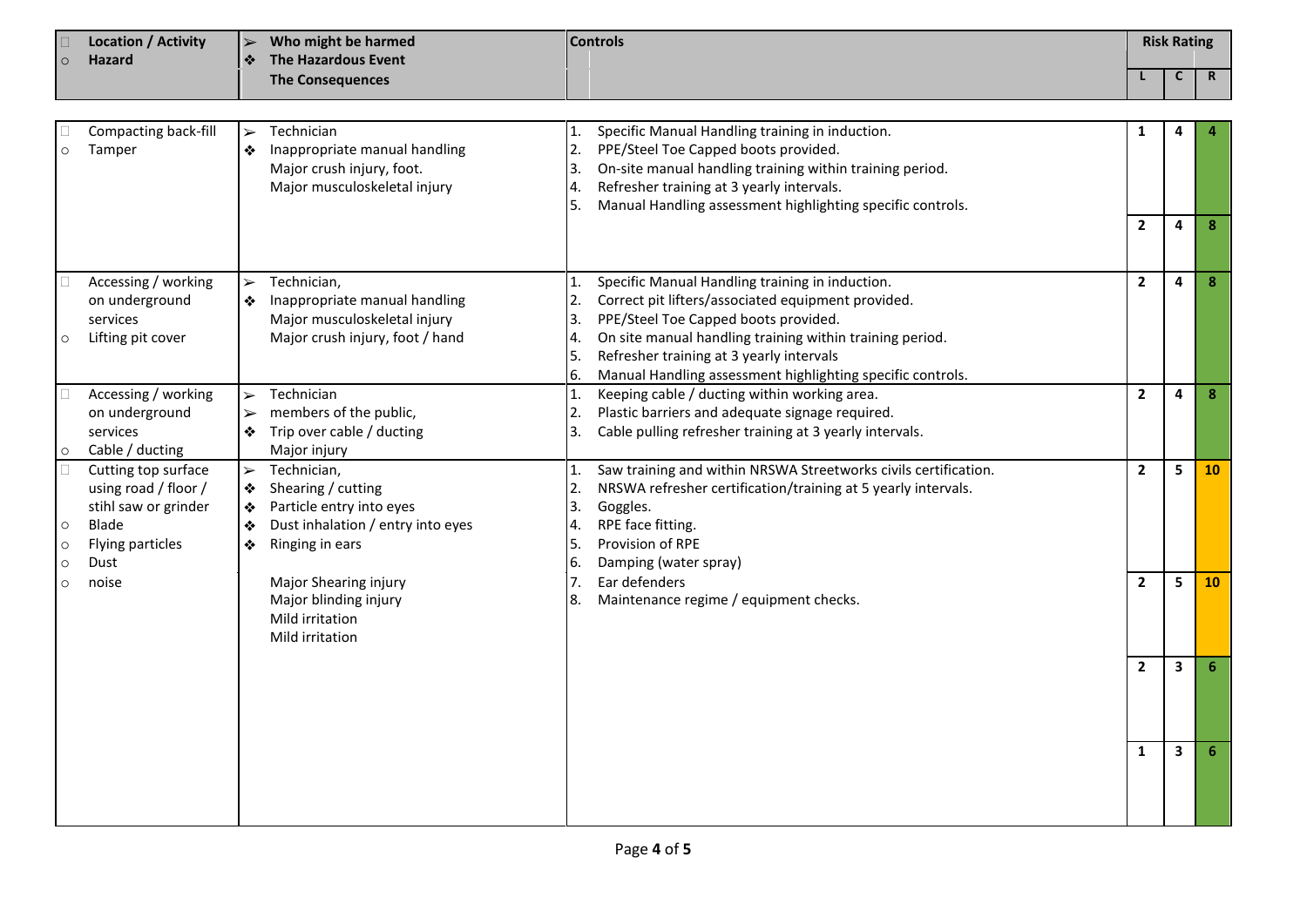| C<br>$\mathbf R$<br><b>The Consequences</b><br>Pathway / Customers<br>Technician<br>5<br>Drill usage training within induction.<br>$\overline{2}$<br><b>10</b><br>$\blacktriangleright$<br>premises drilling<br>Puncture / Entanglement<br>Refresher drill and pipe locator usage training at 6 monthly intervals<br>2.<br>❖<br>through Toby Box /<br>Dust Inhalation / entry into eyes<br>Goggles<br>3.<br>❖<br>$\overline{2}$<br>3<br>Outside wall.<br>RPE face fitting<br>6<br>Ringing in ears<br>❖<br>4.<br>Numbness in hands / fingers<br>Provision of RPE<br>Drill Bit<br>5.<br>❖<br>Ear defenders<br>6.<br>Dust<br>$\circ$<br>3<br>$\overline{\mathbf{3}}$<br>1<br>Major puncture / Shearing injury<br>PA Testing of equipment at 6 monthly intervals<br>Noise<br>$\circ$<br>Advised to remove /tie back things that could get tangled ie lanyard for name<br>Mild irritation<br>Vibration<br>8.<br>$\circ$<br>4<br>$\overline{4}$<br>1<br>Mild irritation<br>badge, loose clothing, long hair.<br>Vibration white finger / HAVS<br>Accessing / working<br>Technician<br>5<br>5.<br>Weils disease awareness training included in induction<br>1<br>$\blacktriangleright$<br>1.<br>Infection<br>Weils disease issued, to be carried at all times.<br>on underground<br>2.<br>❖<br>Major illness<br>TBT on disease to be given at 1 yearly intervals<br>services<br>3.<br>Rats / vermin<br>Excavating using an<br>Operatives<br>Ensure protective screen is in place<br>1<br>4<br>$\blacktriangleright$<br>$\overline{4}$<br>Being struck by flying debris<br>Goggles / Suitable eye protection<br>excavator or mini<br>❖<br>digger with no<br>Major eye injury / blindness<br>Alert / TBT sent out at regular intervals<br>3.<br>protective screen in<br>place or removed<br>Flying debris<br>Accessing / Working<br>Technician<br>Advised to not do the job and send back to manager for over 3m civils<br>4<br>1<br>$\overline{a}$<br>1.<br>$\blacktriangleright$<br>Infection<br>on underground<br>2.<br>Advice during induction<br>❖<br>All technicians advised during refresher training / Practical TBT on lifting pits<br>services<br>Major Illness<br>Silted Pit<br>5<br>1<br>5<br>$\triangleright$ Oneratives members of public | <b>Controls</b><br><b>Location / Activity</b><br>Who might be harmed<br>$\blacktriangleright$<br><b>The Hazardous Event</b><br><b>Hazard</b><br>❖<br>$\Omega$ |  |  | <b>Risk Rating</b> |  |  |  |
|------------------------------------------------------------------------------------------------------------------------------------------------------------------------------------------------------------------------------------------------------------------------------------------------------------------------------------------------------------------------------------------------------------------------------------------------------------------------------------------------------------------------------------------------------------------------------------------------------------------------------------------------------------------------------------------------------------------------------------------------------------------------------------------------------------------------------------------------------------------------------------------------------------------------------------------------------------------------------------------------------------------------------------------------------------------------------------------------------------------------------------------------------------------------------------------------------------------------------------------------------------------------------------------------------------------------------------------------------------------------------------------------------------------------------------------------------------------------------------------------------------------------------------------------------------------------------------------------------------------------------------------------------------------------------------------------------------------------------------------------------------------------------------------------------------------------------------------------------------------------------------------------------------------------------------------------------------------------------------------------------------------------------------------------------------------------------------------------------------------------------------------------------------------------------------------------------------------------------------------------|---------------------------------------------------------------------------------------------------------------------------------------------------------------|--|--|--------------------|--|--|--|
|                                                                                                                                                                                                                                                                                                                                                                                                                                                                                                                                                                                                                                                                                                                                                                                                                                                                                                                                                                                                                                                                                                                                                                                                                                                                                                                                                                                                                                                                                                                                                                                                                                                                                                                                                                                                                                                                                                                                                                                                                                                                                                                                                                                                                                                |                                                                                                                                                               |  |  |                    |  |  |  |
|                                                                                                                                                                                                                                                                                                                                                                                                                                                                                                                                                                                                                                                                                                                                                                                                                                                                                                                                                                                                                                                                                                                                                                                                                                                                                                                                                                                                                                                                                                                                                                                                                                                                                                                                                                                                                                                                                                                                                                                                                                                                                                                                                                                                                                                |                                                                                                                                                               |  |  |                    |  |  |  |
|                                                                                                                                                                                                                                                                                                                                                                                                                                                                                                                                                                                                                                                                                                                                                                                                                                                                                                                                                                                                                                                                                                                                                                                                                                                                                                                                                                                                                                                                                                                                                                                                                                                                                                                                                                                                                                                                                                                                                                                                                                                                                                                                                                                                                                                |                                                                                                                                                               |  |  |                    |  |  |  |
|                                                                                                                                                                                                                                                                                                                                                                                                                                                                                                                                                                                                                                                                                                                                                                                                                                                                                                                                                                                                                                                                                                                                                                                                                                                                                                                                                                                                                                                                                                                                                                                                                                                                                                                                                                                                                                                                                                                                                                                                                                                                                                                                                                                                                                                |                                                                                                                                                               |  |  |                    |  |  |  |
|                                                                                                                                                                                                                                                                                                                                                                                                                                                                                                                                                                                                                                                                                                                                                                                                                                                                                                                                                                                                                                                                                                                                                                                                                                                                                                                                                                                                                                                                                                                                                                                                                                                                                                                                                                                                                                                                                                                                                                                                                                                                                                                                                                                                                                                |                                                                                                                                                               |  |  |                    |  |  |  |
|                                                                                                                                                                                                                                                                                                                                                                                                                                                                                                                                                                                                                                                                                                                                                                                                                                                                                                                                                                                                                                                                                                                                                                                                                                                                                                                                                                                                                                                                                                                                                                                                                                                                                                                                                                                                                                                                                                                                                                                                                                                                                                                                                                                                                                                |                                                                                                                                                               |  |  |                    |  |  |  |
|                                                                                                                                                                                                                                                                                                                                                                                                                                                                                                                                                                                                                                                                                                                                                                                                                                                                                                                                                                                                                                                                                                                                                                                                                                                                                                                                                                                                                                                                                                                                                                                                                                                                                                                                                                                                                                                                                                                                                                                                                                                                                                                                                                                                                                                |                                                                                                                                                               |  |  |                    |  |  |  |
|                                                                                                                                                                                                                                                                                                                                                                                                                                                                                                                                                                                                                                                                                                                                                                                                                                                                                                                                                                                                                                                                                                                                                                                                                                                                                                                                                                                                                                                                                                                                                                                                                                                                                                                                                                                                                                                                                                                                                                                                                                                                                                                                                                                                                                                |                                                                                                                                                               |  |  |                    |  |  |  |
|                                                                                                                                                                                                                                                                                                                                                                                                                                                                                                                                                                                                                                                                                                                                                                                                                                                                                                                                                                                                                                                                                                                                                                                                                                                                                                                                                                                                                                                                                                                                                                                                                                                                                                                                                                                                                                                                                                                                                                                                                                                                                                                                                                                                                                                |                                                                                                                                                               |  |  |                    |  |  |  |
|                                                                                                                                                                                                                                                                                                                                                                                                                                                                                                                                                                                                                                                                                                                                                                                                                                                                                                                                                                                                                                                                                                                                                                                                                                                                                                                                                                                                                                                                                                                                                                                                                                                                                                                                                                                                                                                                                                                                                                                                                                                                                                                                                                                                                                                |                                                                                                                                                               |  |  |                    |  |  |  |
|                                                                                                                                                                                                                                                                                                                                                                                                                                                                                                                                                                                                                                                                                                                                                                                                                                                                                                                                                                                                                                                                                                                                                                                                                                                                                                                                                                                                                                                                                                                                                                                                                                                                                                                                                                                                                                                                                                                                                                                                                                                                                                                                                                                                                                                |                                                                                                                                                               |  |  |                    |  |  |  |
|                                                                                                                                                                                                                                                                                                                                                                                                                                                                                                                                                                                                                                                                                                                                                                                                                                                                                                                                                                                                                                                                                                                                                                                                                                                                                                                                                                                                                                                                                                                                                                                                                                                                                                                                                                                                                                                                                                                                                                                                                                                                                                                                                                                                                                                |                                                                                                                                                               |  |  |                    |  |  |  |
|                                                                                                                                                                                                                                                                                                                                                                                                                                                                                                                                                                                                                                                                                                                                                                                                                                                                                                                                                                                                                                                                                                                                                                                                                                                                                                                                                                                                                                                                                                                                                                                                                                                                                                                                                                                                                                                                                                                                                                                                                                                                                                                                                                                                                                                |                                                                                                                                                               |  |  |                    |  |  |  |
|                                                                                                                                                                                                                                                                                                                                                                                                                                                                                                                                                                                                                                                                                                                                                                                                                                                                                                                                                                                                                                                                                                                                                                                                                                                                                                                                                                                                                                                                                                                                                                                                                                                                                                                                                                                                                                                                                                                                                                                                                                                                                                                                                                                                                                                |                                                                                                                                                               |  |  |                    |  |  |  |
|                                                                                                                                                                                                                                                                                                                                                                                                                                                                                                                                                                                                                                                                                                                                                                                                                                                                                                                                                                                                                                                                                                                                                                                                                                                                                                                                                                                                                                                                                                                                                                                                                                                                                                                                                                                                                                                                                                                                                                                                                                                                                                                                                                                                                                                |                                                                                                                                                               |  |  |                    |  |  |  |
|                                                                                                                                                                                                                                                                                                                                                                                                                                                                                                                                                                                                                                                                                                                                                                                                                                                                                                                                                                                                                                                                                                                                                                                                                                                                                                                                                                                                                                                                                                                                                                                                                                                                                                                                                                                                                                                                                                                                                                                                                                                                                                                                                                                                                                                |                                                                                                                                                               |  |  |                    |  |  |  |
|                                                                                                                                                                                                                                                                                                                                                                                                                                                                                                                                                                                                                                                                                                                                                                                                                                                                                                                                                                                                                                                                                                                                                                                                                                                                                                                                                                                                                                                                                                                                                                                                                                                                                                                                                                                                                                                                                                                                                                                                                                                                                                                                                                                                                                                |                                                                                                                                                               |  |  |                    |  |  |  |
|                                                                                                                                                                                                                                                                                                                                                                                                                                                                                                                                                                                                                                                                                                                                                                                                                                                                                                                                                                                                                                                                                                                                                                                                                                                                                                                                                                                                                                                                                                                                                                                                                                                                                                                                                                                                                                                                                                                                                                                                                                                                                                                                                                                                                                                |                                                                                                                                                               |  |  |                    |  |  |  |
|                                                                                                                                                                                                                                                                                                                                                                                                                                                                                                                                                                                                                                                                                                                                                                                                                                                                                                                                                                                                                                                                                                                                                                                                                                                                                                                                                                                                                                                                                                                                                                                                                                                                                                                                                                                                                                                                                                                                                                                                                                                                                                                                                                                                                                                |                                                                                                                                                               |  |  |                    |  |  |  |
|                                                                                                                                                                                                                                                                                                                                                                                                                                                                                                                                                                                                                                                                                                                                                                                                                                                                                                                                                                                                                                                                                                                                                                                                                                                                                                                                                                                                                                                                                                                                                                                                                                                                                                                                                                                                                                                                                                                                                                                                                                                                                                                                                                                                                                                |                                                                                                                                                               |  |  |                    |  |  |  |
|                                                                                                                                                                                                                                                                                                                                                                                                                                                                                                                                                                                                                                                                                                                                                                                                                                                                                                                                                                                                                                                                                                                                                                                                                                                                                                                                                                                                                                                                                                                                                                                                                                                                                                                                                                                                                                                                                                                                                                                                                                                                                                                                                                                                                                                |                                                                                                                                                               |  |  |                    |  |  |  |
|                                                                                                                                                                                                                                                                                                                                                                                                                                                                                                                                                                                                                                                                                                                                                                                                                                                                                                                                                                                                                                                                                                                                                                                                                                                                                                                                                                                                                                                                                                                                                                                                                                                                                                                                                                                                                                                                                                                                                                                                                                                                                                                                                                                                                                                |                                                                                                                                                               |  |  |                    |  |  |  |
|                                                                                                                                                                                                                                                                                                                                                                                                                                                                                                                                                                                                                                                                                                                                                                                                                                                                                                                                                                                                                                                                                                                                                                                                                                                                                                                                                                                                                                                                                                                                                                                                                                                                                                                                                                                                                                                                                                                                                                                                                                                                                                                                                                                                                                                |                                                                                                                                                               |  |  |                    |  |  |  |
|                                                                                                                                                                                                                                                                                                                                                                                                                                                                                                                                                                                                                                                                                                                                                                                                                                                                                                                                                                                                                                                                                                                                                                                                                                                                                                                                                                                                                                                                                                                                                                                                                                                                                                                                                                                                                                                                                                                                                                                                                                                                                                                                                                                                                                                |                                                                                                                                                               |  |  |                    |  |  |  |
|                                                                                                                                                                                                                                                                                                                                                                                                                                                                                                                                                                                                                                                                                                                                                                                                                                                                                                                                                                                                                                                                                                                                                                                                                                                                                                                                                                                                                                                                                                                                                                                                                                                                                                                                                                                                                                                                                                                                                                                                                                                                                                                                                                                                                                                |                                                                                                                                                               |  |  |                    |  |  |  |
|                                                                                                                                                                                                                                                                                                                                                                                                                                                                                                                                                                                                                                                                                                                                                                                                                                                                                                                                                                                                                                                                                                                                                                                                                                                                                                                                                                                                                                                                                                                                                                                                                                                                                                                                                                                                                                                                                                                                                                                                                                                                                                                                                                                                                                                |                                                                                                                                                               |  |  |                    |  |  |  |
|                                                                                                                                                                                                                                                                                                                                                                                                                                                                                                                                                                                                                                                                                                                                                                                                                                                                                                                                                                                                                                                                                                                                                                                                                                                                                                                                                                                                                                                                                                                                                                                                                                                                                                                                                                                                                                                                                                                                                                                                                                                                                                                                                                                                                                                |                                                                                                                                                               |  |  |                    |  |  |  |
|                                                                                                                                                                                                                                                                                                                                                                                                                                                                                                                                                                                                                                                                                                                                                                                                                                                                                                                                                                                                                                                                                                                                                                                                                                                                                                                                                                                                                                                                                                                                                                                                                                                                                                                                                                                                                                                                                                                                                                                                                                                                                                                                                                                                                                                |                                                                                                                                                               |  |  |                    |  |  |  |
|                                                                                                                                                                                                                                                                                                                                                                                                                                                                                                                                                                                                                                                                                                                                                                                                                                                                                                                                                                                                                                                                                                                                                                                                                                                                                                                                                                                                                                                                                                                                                                                                                                                                                                                                                                                                                                                                                                                                                                                                                                                                                                                                                                                                                                                |                                                                                                                                                               |  |  |                    |  |  |  |
|                                                                                                                                                                                                                                                                                                                                                                                                                                                                                                                                                                                                                                                                                                                                                                                                                                                                                                                                                                                                                                                                                                                                                                                                                                                                                                                                                                                                                                                                                                                                                                                                                                                                                                                                                                                                                                                                                                                                                                                                                                                                                                                                                                                                                                                |                                                                                                                                                               |  |  |                    |  |  |  |

| Excavating areas with | Operatives, members of public. | Banksman to monitor spoil                                                 |  |  |
|-----------------------|--------------------------------|---------------------------------------------------------------------------|--|--|
| Asbestos present      | Inhalation of asbestos<br>∙*   | 2. Map Group induction advises how to identify various types of asbestos. |  |  |
| Asbestos              |                                | Map Group induction advises on reporting procedures.<br>3.                |  |  |
|                       | Asbestos/ Major Illness        |                                                                           |  |  |